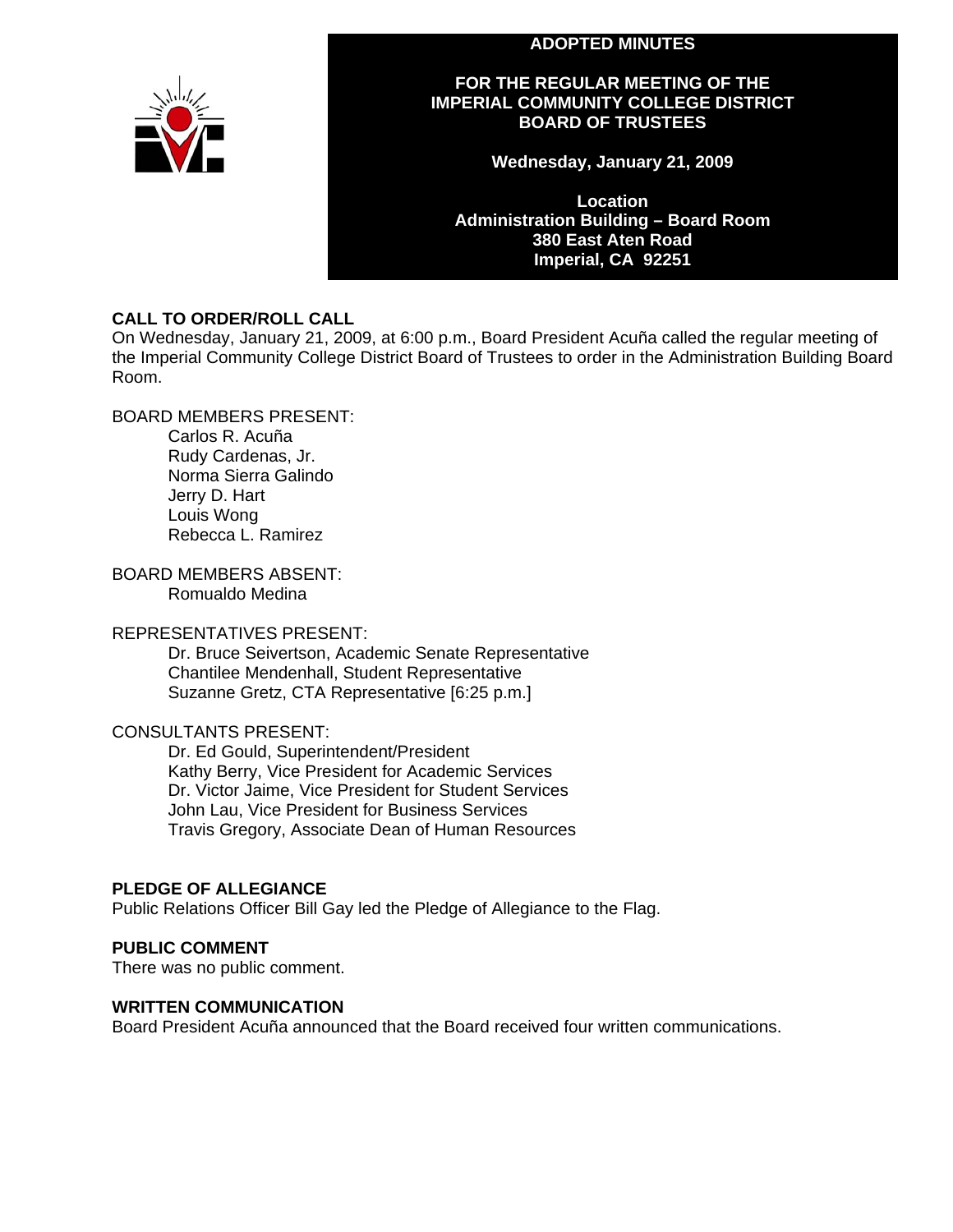

DATE: January 14, 2009

- TO: Imperial Valley College Board of Trustees Dr. Ed Gould, Superintendent/President
- FROM: **Dennis Carnes**

#### $RE:$ Retirement

By intent of this communication, I hereby submit my request for retirement from my position as Professor from Imperial Valley College. For the past 13.5 academic years it has been my professional pleasure to be a member of the faculty within the division of Science, Mathematics and Engineering. I have reached the age of 66 years and feel that I should spend a few blissful and relaxing years away from the pleasurable toil of leading young minds into the appreciation of the science of microbiology and the wonders of the human body.

I would like to finish up at the end of the Spring semester of 2009, on June 13, 2009, at which time I will have completed the necessary 14 academic years of service here at IVC to qualify for the  $2 + 2$  incentive program. I do ask the Board to consider favorably my request to be included in that program.

I wish to communicate to the entire Imperial Valley College community my appreciation for the very gratifying experience of participating in the educational process here, which has helped to enrich my life and hopefully the lives of my students. I have been enlightened by the brilliant minds of many of this student population and hopefully I have returned in kind and contributed to their professional development.

Lennis W. Carnes

Dennis W. Carnes, PhD Professor of Science **Imperial Valley College** 

 $\mathsf{C}^*$ kberry Izhao jlau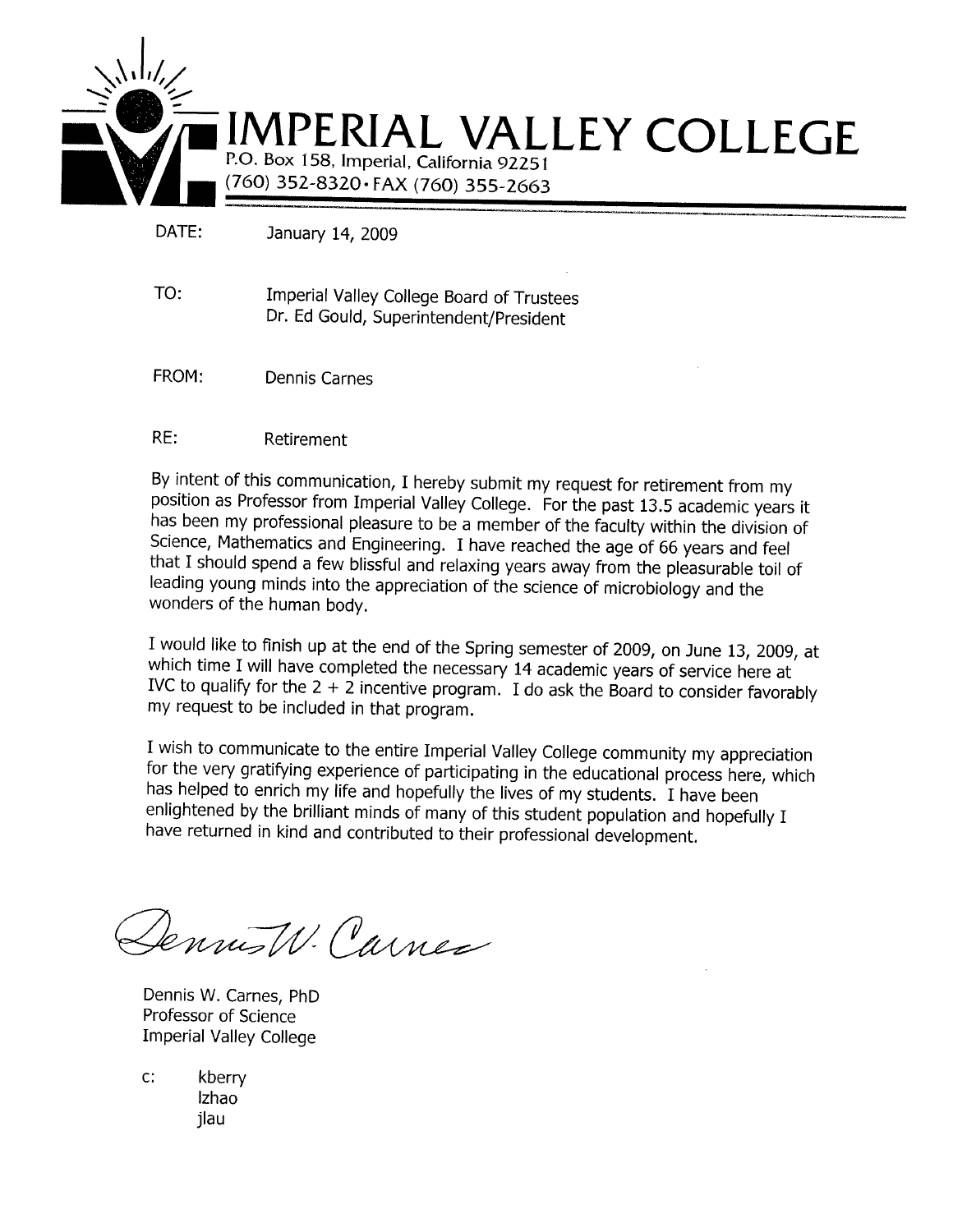

14 January 2009

Mr. John Lau, Vice President for Business Services

RE: LETTER OF INTENT TO RETIRE, pursuant to Board Resolution No.13168, authorizing the 2+2 Retirement Incentive Program for the years 2005-2009

After a meaningful and satisfying fulltime teaching career at Imperial Valley College for the last 27 years, I intend to retire at the end of the spring semester 2009, contingent upon the District's granting the 2+2 retirement incentive.

During the stipulated time period (May 10-August 31), I will submit my formal Letter of Retirement to the Board of Trustees, indicating my deep appreciation for the precious opportunity to touch the lives of so many deserving students in my life's work at Imperial Valley College.

Sincerely,

tischer

Fred H. Fischer, Ed.D. Professor of English

CC: Dr. Ed Gould, Superintendent/President Ms. Kathy Berry, Vice President for Academic Services Mr. David Zielinski, English Division Chair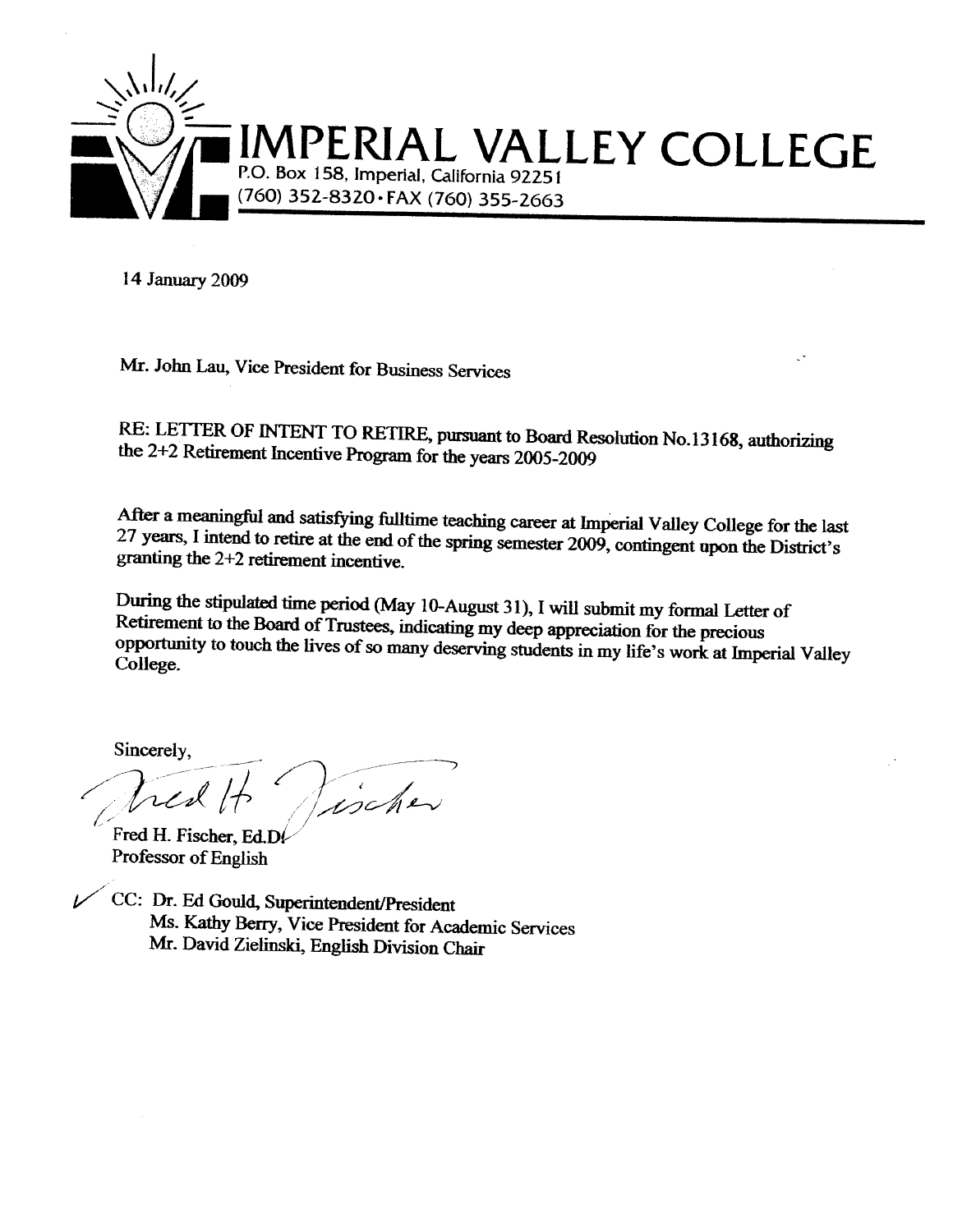## WILSON JUNIOR HIGH SCHOOL

**El Centro Elementary School District** 

600 South Wilson Street El Centro, California 92243 Phone: 760-352-5341 FAX: 760-337-3800

| Governing Board.                  | Ryan Childers | Jack Dunnam | Eddie Madueño | George McFaddin                           | <b>Frances Terrazas</b>                       |
|-----------------------------------|---------------|-------------|---------------|-------------------------------------------|-----------------------------------------------|
| School Administration:            |               |             |               | <b>District Administration:</b>           |                                               |
| Matt Phillips, Principal          |               |             |               | Dr. Robert Pletka, Superintendent         |                                               |
| Maria Ambriz, Assistant Principal |               |             |               |                                           | Ruth Montenegro Esq, Assistant Superintendent |
| Richard Hill, Assistant Principal |               |             |               | Renato Montaño, Assistant Superintendent  |                                               |
| Fatima Lozano, Counselor          |               |             |               | Arnold Preciado, Assistant Superintendent |                                               |
|                                   |               |             |               |                                           |                                               |
|                                   |               |             |               |                                           |                                               |
|                                   |               |             |               |                                           |                                               |

Dear Dr. Ed Gould:

I am the 7<sup>th</sup> grade AVID teacher at Wilson Junior High School. AVID stands for advancement via individual determination, and it is designed to help underrepresented students get into college. Frances Beope recently arranged an IVC tour for my AVID class. I have been on numerous middle school field trips to various colleges, but IVC was by far the best.

The tour included stops at the library, nursing department, and a chemistry classroom. Each presenter did a wonderful job. I was impressed that the tour was actually designed for the middle school student. Not only did the students learn what IVC has to offer, but they were also entertained. The students had a great time saving the "dummy" patient in the nursing department and oohing and ahhing at the explosions in the chemistry room.

College is a long way off for my students, and it is easy for them to not understand its importance. By catering your tour to the middle school student, you have sparked interest and made college seem like a fun exciting place to be. Thank you for a wonderful experience

Sincerely,

illiams

Jeff Williams

PRESIDENT'S OFFICE  $\Xi$ يم<br>عد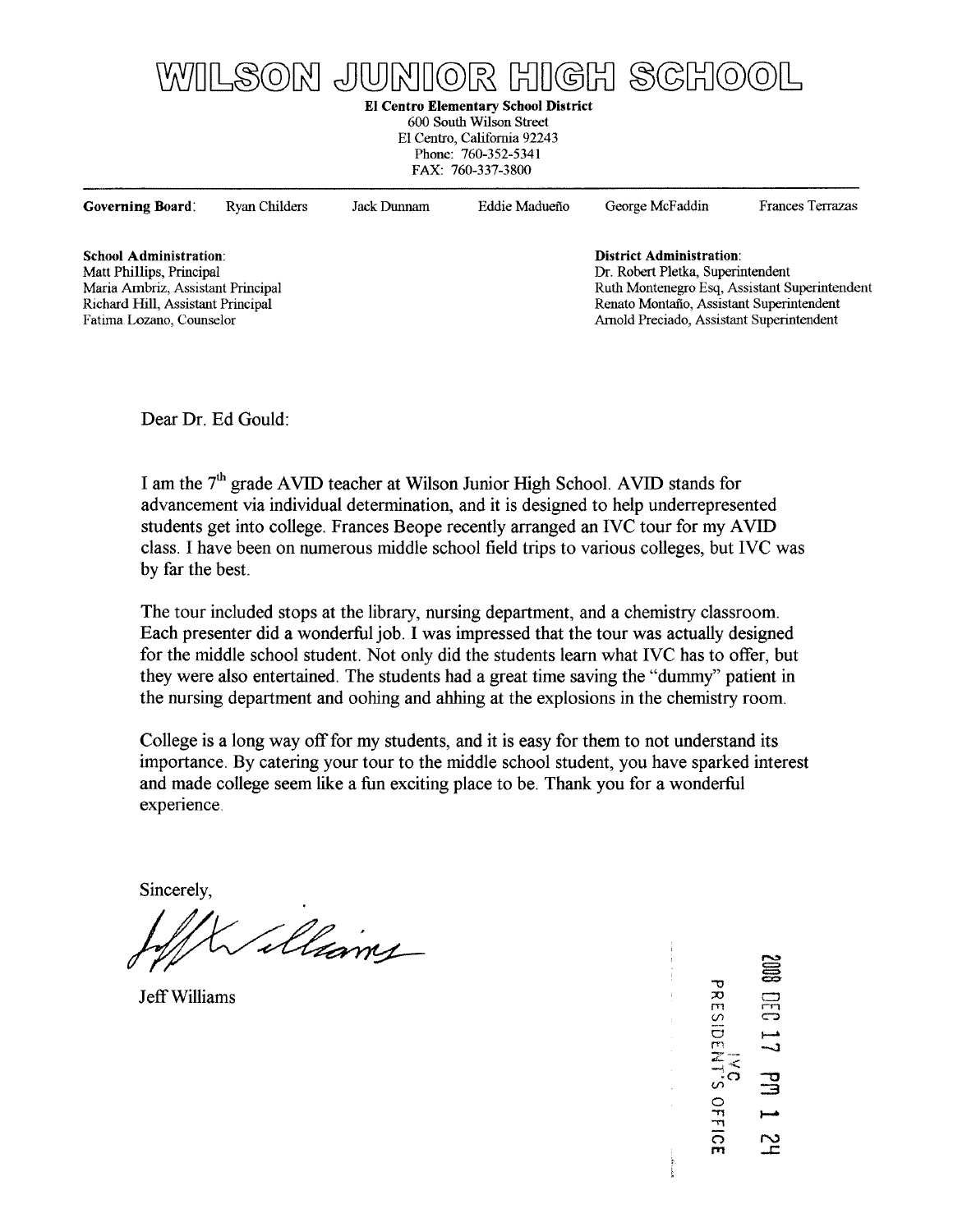

2008 DEC 15 PM 1 46 IVC<br>PRESIDENT'S OFFICE

| <b>Date:</b> | December 11, 2008                                                                                 |
|--------------|---------------------------------------------------------------------------------------------------|
| To:          | California Community College Trustees<br>California Community College Chancellors/Superintendents |
| From:        | Scott Lay                                                                                         |
| Subject:     | CCCT Board Election - 2009                                                                        |

The California Community College Trustees (CCCT) board serves a major role within the Community College League of California. Meeting five times a year, the twenty-one member board provides leadership and direction to ensure a strong voice for locally elected governing board members.

From January 1 through February 15, nominations for membership on the CCCT board will be accepted in the League office. Nominations are to be made by a member district board of trustees; and each district may nominate only members of its board.

Each nominee must be a local community college district trustee, other than the student trustee, and must have consented to be nominated. Only one trustee per district may serve on the board.

An official Biographical Sketch Form and Statement of Candidacy must accompany the Nominating Ballot mailed to the League office, and please use only these forms. Nomination materials should be sent by certified mail – return receipt requested. Faxed materials will not be accepted due to the quality of transmission.

The election of members of the CCCT board will take place between March 10 and April 25. Each member district board of trustees will have one vote for each vacancy on the CCCT board. Seven persons will be elected to the board this year. Three incumbents (elected and appointed) are eligible to run for re-election. In accordance with the CCCT Board Governing Policies, as adopted by the board at its June 2008 meeting, "CCCT Board members shall be elected by the institutional member governing boards for alternate three-year terms. No CCCT Board member shall serve more than three (3) terms consecutively."

Election results will be announced at the CCCT annual conference. The newly elected members of the board will assume their responsibilities at the conclusion of the annual conference, May 3, 2009.

If you have any questions about the CCCT board election process, please call the League office.

Attachments: (mailed only to CCC Chancellors/Superintendents) **Official Nominating Form Official Biographical Sketch Form Official Statement of Candidacy** CCCT Board Terms of Office (adopted by the board, November 2008) **CCCT Board Roster**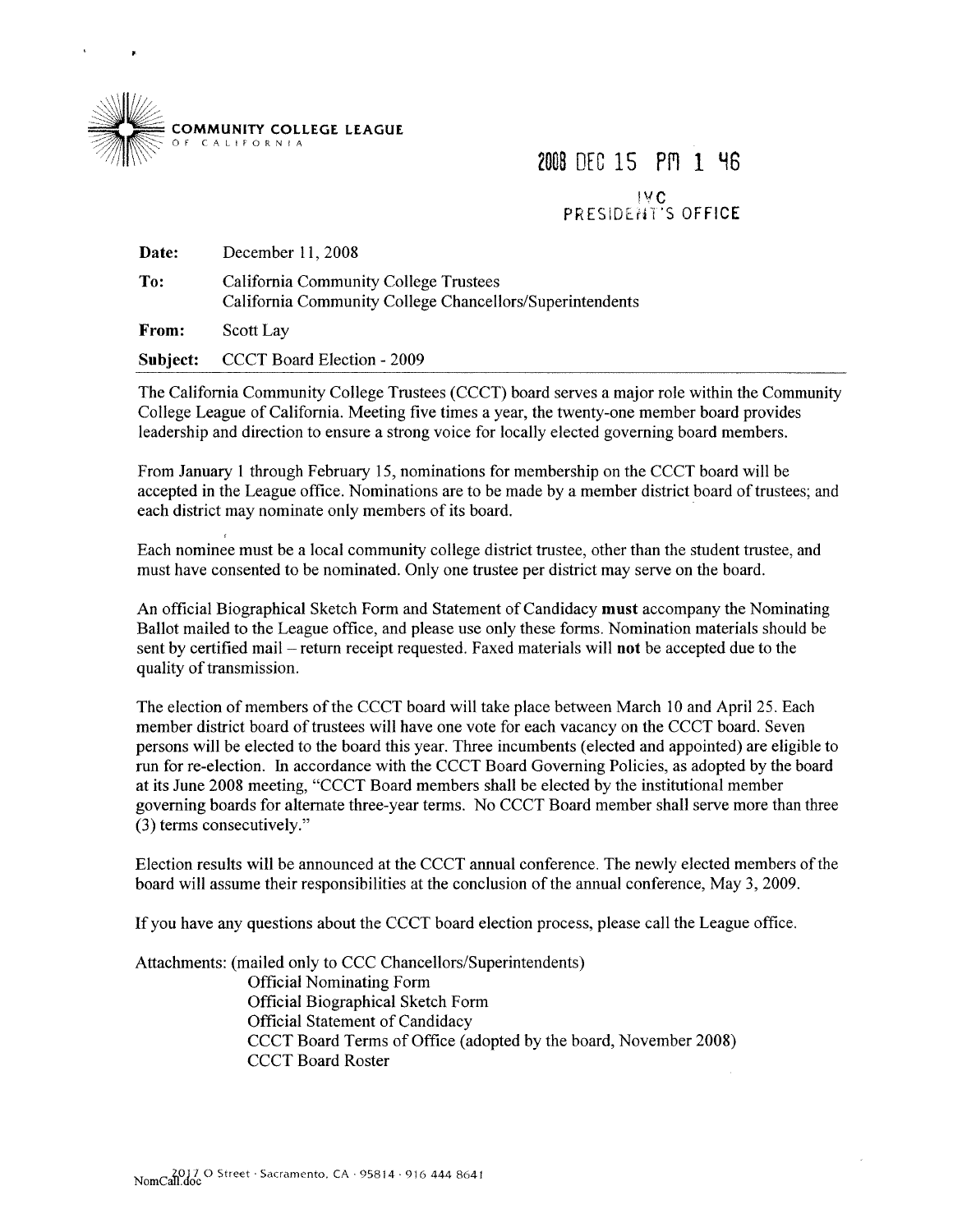

Must be returned to the League office postmarked no later than February 15, along with the statement of candidacy and biographic sketch form. Faxed material will not be accepted.

Community College League of California 2017 "O" Street Sacramento, CA 95811

 $\sim$ 

 $\lambda$ 

| The governing board of the    | Community |
|-------------------------------|-----------|
| College District nominates    | to be a   |
| candidate for the CCCT Board. |           |

College District governing board, which is a member in good standing of the Community College League of California. The nominee has been contacted and has given permission to be placed into nomination. Enclosed are the Statement of Candidacy and the CCCT Biographical Sketch Form for our nominee.

Signature of Clerk or Secretary of Governing Board

t,

CCCTNomBlt.dot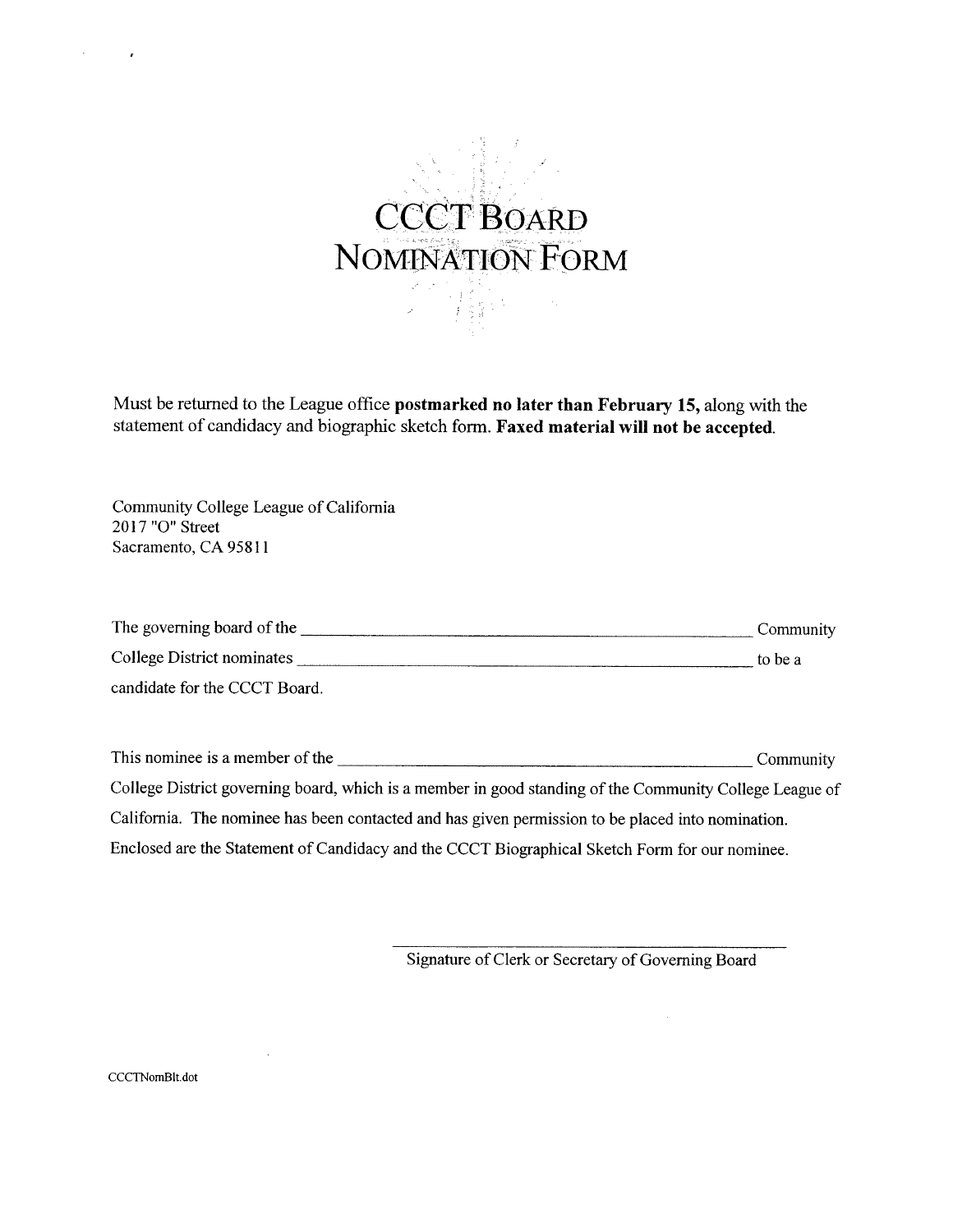### **CCCT BOARD BIOGRAPHIC SKETCH FORM**

 $\hat{\epsilon}$ 

 $\cdot$ 

Must be returned to the League office postmarked no later than February 15, along with the nominating ballot and statement of candidacy. Faxed material will not be accepted.

| <b>PERSONAL</b>                     |                                  |                                                                                        |
|-------------------------------------|----------------------------------|----------------------------------------------------------------------------------------|
|                                     |                                  |                                                                                        |
|                                     |                                  |                                                                                        |
|                                     |                                  |                                                                                        |
|                                     | Phone: $\frac{1}{(\text{home})}$ |                                                                                        |
|                                     |                                  | (office)                                                                               |
| <b>EDUCATION</b>                    |                                  |                                                                                        |
|                                     |                                  |                                                                                        |
|                                     |                                  |                                                                                        |
|                                     |                                  |                                                                                        |
| <b>PROFESSIONAL EXPERIENCE</b>      |                                  |                                                                                        |
|                                     |                                  |                                                                                        |
|                                     |                                  |                                                                                        |
|                                     |                                  |                                                                                        |
|                                     |                                  |                                                                                        |
|                                     |                                  |                                                                                        |
|                                     |                                  |                                                                                        |
| <b>COMMUNITY COLLEGE ACTIVITIES</b> |                                  |                                                                                        |
|                                     |                                  |                                                                                        |
|                                     |                                  |                                                                                        |
|                                     |                                  |                                                                                        |
|                                     |                                  |                                                                                        |
|                                     |                                  |                                                                                        |
|                                     |                                  |                                                                                        |
|                                     |                                  | State Activities (CCCT and other organizations boards, committees, workshop presenter; |
| Chancellor's Committees, etc        |                                  |                                                                                        |
|                                     |                                  |                                                                                        |
|                                     |                                  |                                                                                        |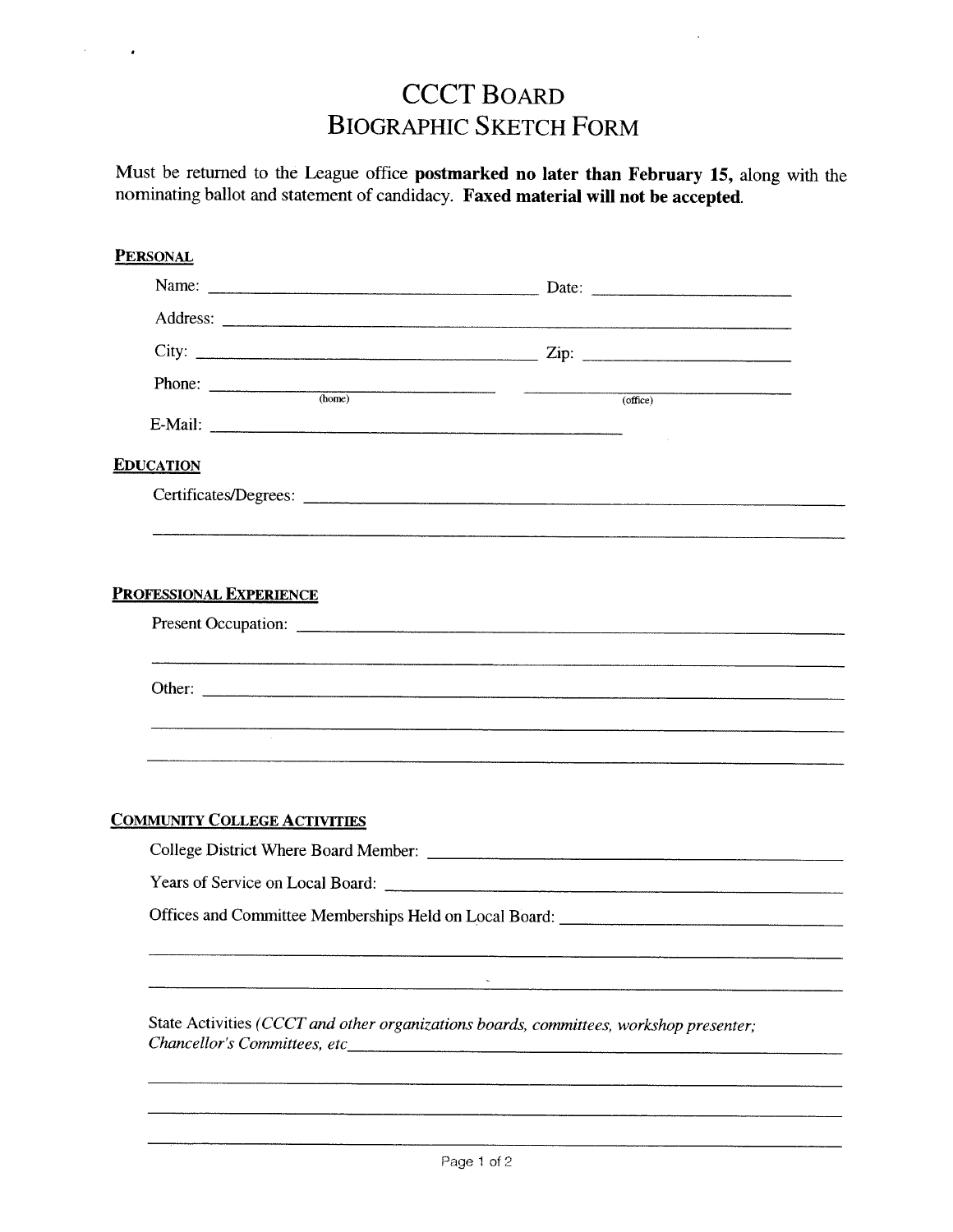National Activities (ACCT and other organizations, boards, committees, etc.): \_\_\_\_\_\_\_\_\_\_\_\_\_\_\_\_\_\_\_\_\_

 $\hat{\mathbf{r}}$ 

 $\hat{\mathbf{v}}$ 

 $\bar{\mathcal{A}}$ 

 $\sim 100$ 

 $\mathcal{L}(\mathcal{L})$  and  $\mathcal{L}(\mathcal{L})$  .

#### **CIVIC AND COMMUNITY ACTIVITIES**

#### **OTHER**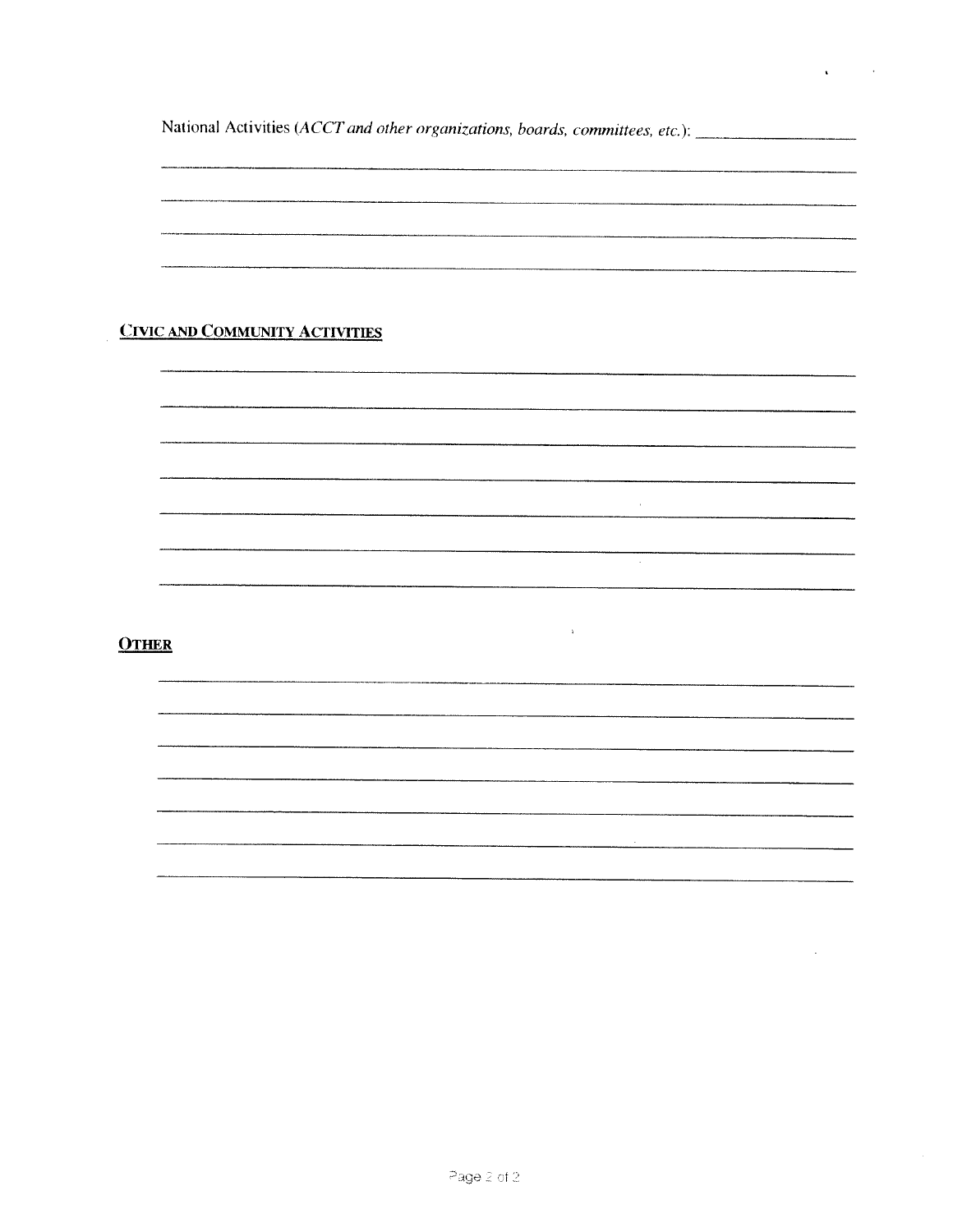# CCCT BOARD STATEMENT OF CANDIDACY **作業**

Must be returned to the League office postmarked no later than February 15, along with the nominating ballot and biographic sketch form. Faxed material will not be accepted.

What do you see as the major issues and activities that should be considered by CCCT and the League in the next two years? (50 words or less; any portion of the statement beyond this limit will not be included.)

What do you feel you can contribute in these areas? (50 words or less; any portion of the statement beyond this limit will not be included.)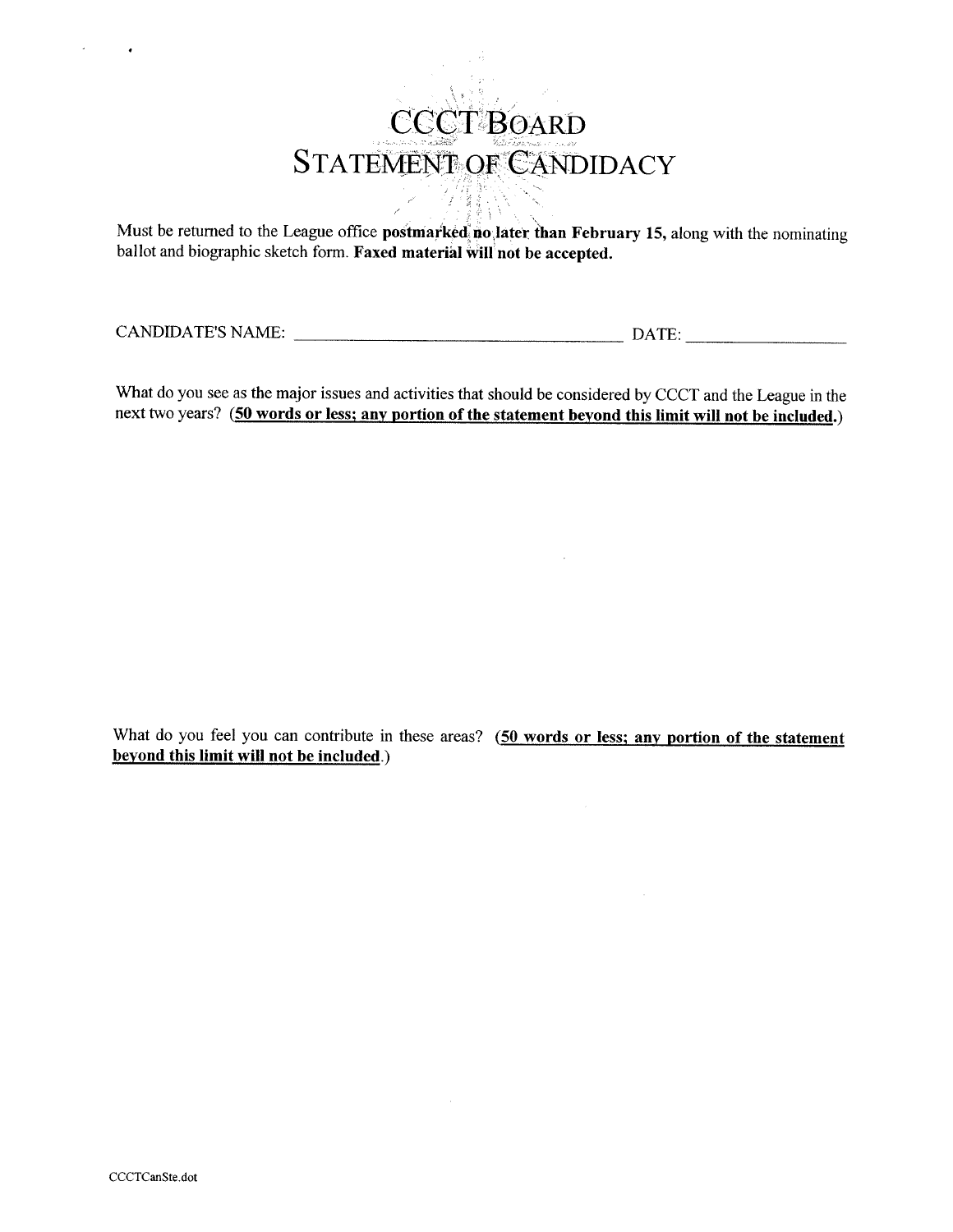California Community College Trustees **Terms of Office and Election Schedule**<br>(adopted by the CCCT Board, June 2008)

 $\hat{\boldsymbol{\beta}}$ 

 $\ddot{\phantom{a}}$ 

|                                    | :lection                          |                                     | 600Z |  |                                                                    |                                                                        |              | IOZ |  |                                          |                                                                         |                                              | <b>TOZ</b> |             |       |
|------------------------------------|-----------------------------------|-------------------------------------|------|--|--------------------------------------------------------------------|------------------------------------------------------------------------|--------------|-----|--|------------------------------------------|-------------------------------------------------------------------------|----------------------------------------------|------------|-------------|-------|
|                                    | <b>Group</b>                      |                                     |      |  |                                                                    |                                                                        | <b>EEEEE</b> |     |  |                                          | ËË                                                                      |                                              |            | <b>EEEE</b> | $\Xi$ |
|                                    | Seat                              |                                     |      |  | *Clark<br>*Garcia<br>*Hayden<br>Jones<br>Mann<br>Mann<br>Ontiveros | Bader<br>Barreras<br>*Beck<br>*Grier<br>Quintero<br>Quintero<br>Singer |              |     |  |                                          | *Albiani<br>Figueroa<br>McMillin<br>Meng<br>Milegas<br>Ortell<br>Ortell |                                              |            |             |       |
|                                    | <u>First</u><br>Elected/Appointed | 999<br>1998<br>1998<br>2006<br>2008 |      |  |                                                                    |                                                                        |              |     |  | 2006<br>2006 1<br>2006 2006<br>2006 2007 |                                                                         |                                              |            |             |       |
|                                    | Next<br>Election                  |                                     |      |  |                                                                    |                                                                        |              |     |  | 2010<br>2010<br>2010<br>2010<br>2010     |                                                                         | 2011<br>2011<br>2011<br>2011<br>2011<br>2011 |            |             |       |
| <b>Lerms Left</b><br>$\frac{1}{2}$ | Incumbent                         |                                     |      |  |                                                                    |                                                                        |              |     |  |                                          |                                                                         |                                              |            |             |       |

\* Board member is unable to seek reelection due to three-term limit.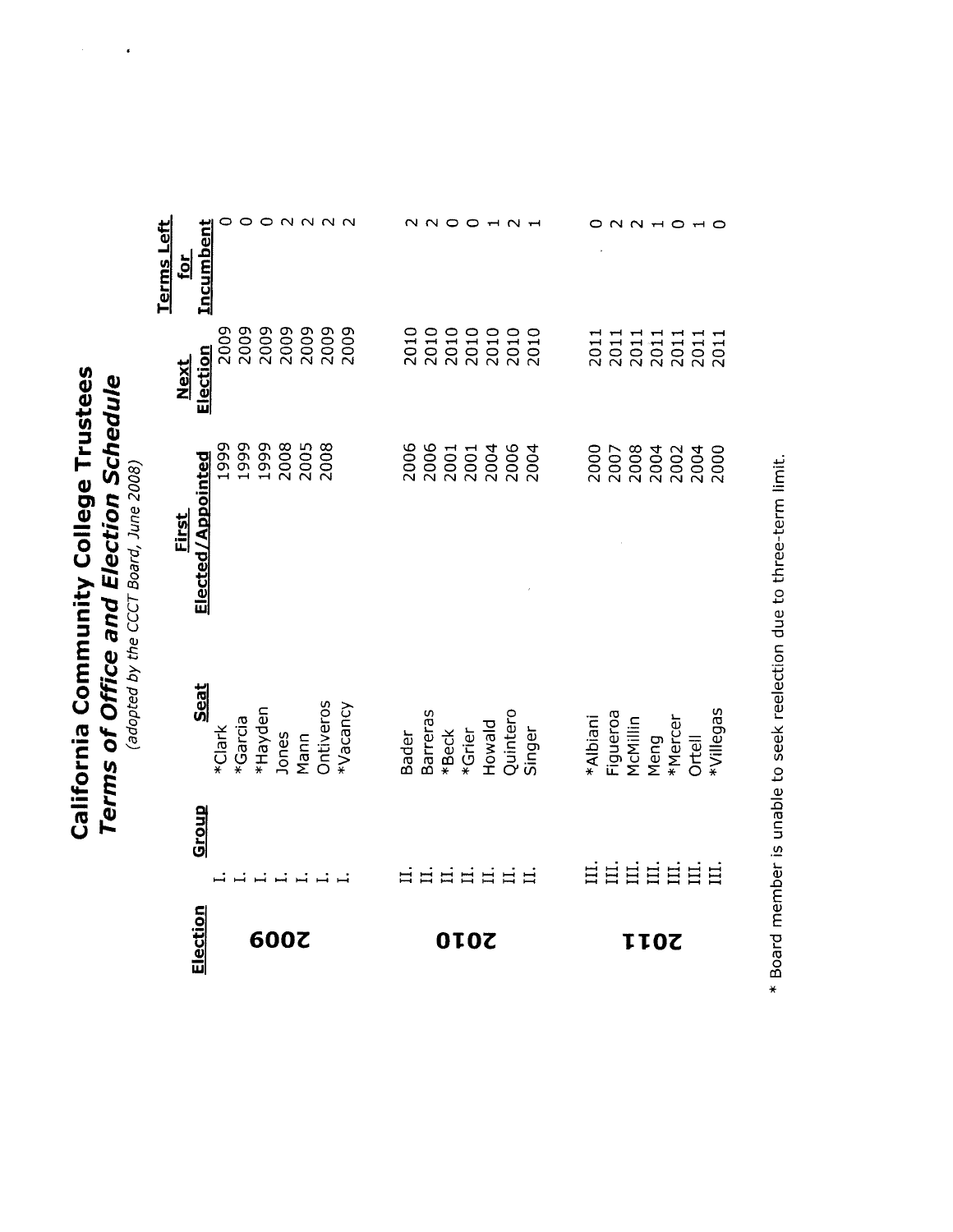#### CALIFORNIA COMMUNITY COLLEGE TRUSTEES 2008-09 BOARD ROSTER

#### **KAY ALBIANI**

**Contractor** 

Los Rios CCD 10221 Sheldon Road Elk Grove, CA 95624 916.682-2445 (res) 916.682-2336 (fax) kalbiani@cwnet.com

#### **ROSANNE BADER**

Mt. San Antonio CCD 1050 Hillcrest Drive Pomona, CA 91768 909.623-7874 (res/bus) 909.598-2303 (CCD fax) trusteebader@mtsac.edu

#### **ISABEL BARRERAS**

**State Center CCD** 1525 E. Weldon Avenue Fresno, CA 93704 559.675-4450 x 1339 (bus) 559.226-3757 (CCD fax) trusteebarrreras@comcast.net

#### **JUDI BECK**

Shasta-Tehama-Trinity Joint CCD P.O. Box 992417 Redding, CA 96099 530.222-5671 (res & fax) 530.941-6377 (cell) judibeck@charter.net

#### **THOMAS J. CLARK**

Long Beach CCD 2267 Albury Avenue Long Beach, CA 90815 562.596-6722 (res) 562.938-4098 (CCD fax) tclark2267@charter.net

#### **MARY FIGUEROA**

Riverside CCD 1258 Shakespeare Drive Riverside, California 92506 951.780-4962 (res) 951.317-2648 (cell) 951.222-8035 (CCD fax) Maryfig50@sbcglobal.net

#### REBECCA J. GARCIA, Imm. Past President

Cabrillo CCD 43 Rosewood Drive Watsonville, CA 95076 831.728-0387 (res) 831.429-3410 X 260 (bus) 831.479-6425 (CCD fax) garciabecca@aol.com

#### **ANITA GRIER**

San Francisco CCD 106 Byxbee Street San Francisco, CA 94132 415.254-9282 (cell) dralgrier@aol.com

#### **CHARLES H. HAYDEN, JR.**

Desert CCD 66938 San Felipe Road Desert Hot Springs, CA 92240 760.329-2244 (res) 760.329-2288 (fax) 760.341-9732 (CCD fax) chaydendccd@aol.com

#### **WALT HOWALD**

Coast CCD P.O. Box 622 Corona del Mar, CA 92625 949.244-6094 714.438-4882 (CCD fax) whowald@cccd.edu

#### **BERNARD JONES**

Allan Hancock Joint CCD 800 S College Dr Santa Maria, CA 93454 805.922-6966 x3245 (phone) 805.347-9896 (fax) bernard.jones@verizon.net

#### **BUNDIT KERTBUNDIT**

Contra Costa CCD Diablo Valley College **Student Life Office** 321 Golf Club Rd Pleasant Hill, CA 94523 925.325-6884 (cell) 925.370-2019 (fax) studenttrustee@4cd.net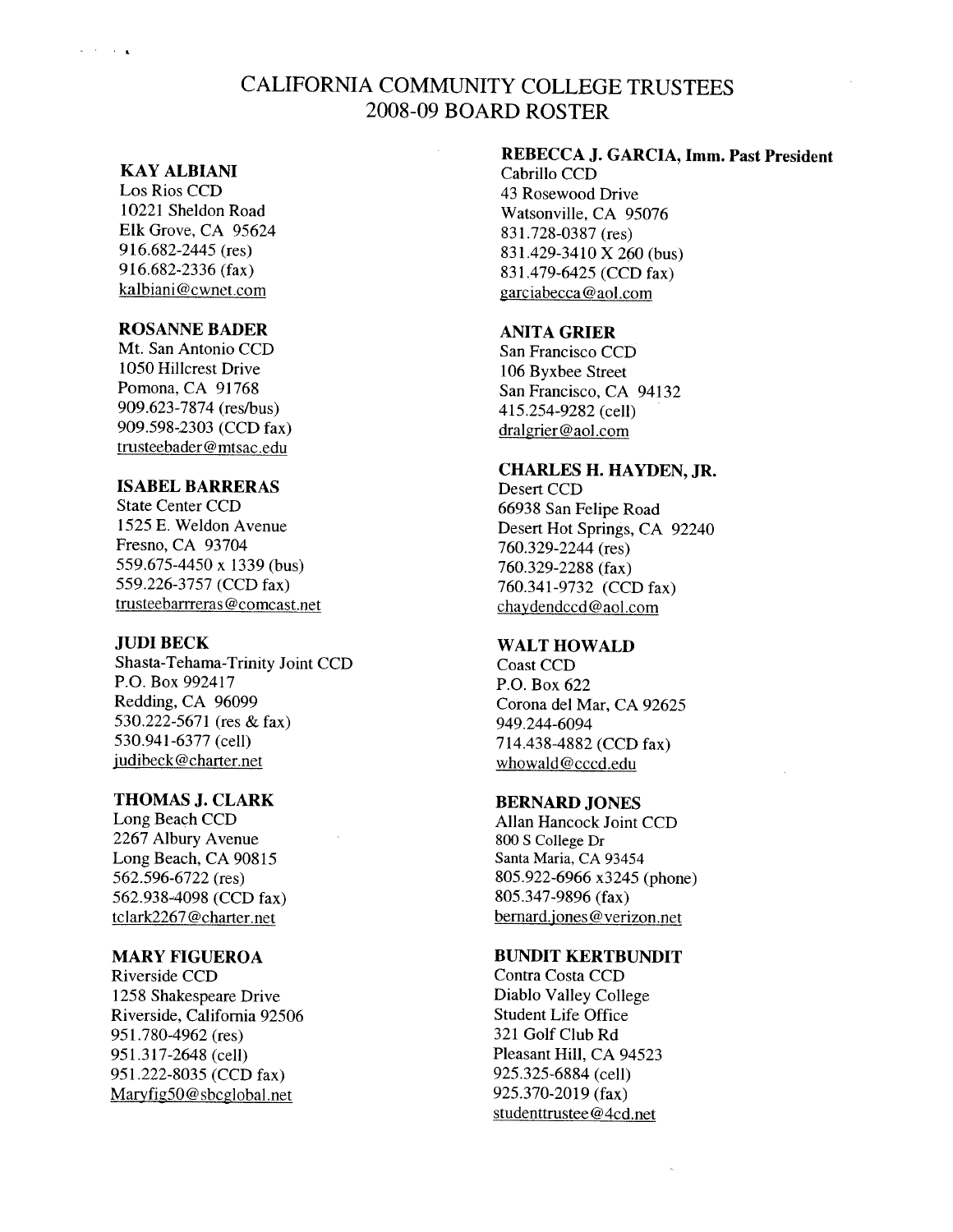#### **JEANETTE MANN**

Pasadena Area CCD 2195 E. Orange Grove Blvd. Pasadena, CA 91104 626.797-0307 (res) 626.585-7202(bus) 626.797-0182 (fax) jxmann@pasadena.edu

#### **BILL MCMILLIN**

Ohlone CCD 35321 Cheviot Ct Newark, CA 94560 510.792-9367 (res) 510.792-9367 (bus) 510.797-0182 (fax) bill-memillin@pacbell.net

#### **CHARLES MENG**

Napa Valley CCD 1205 Olive Hill Lane Napa, CA 94558 707.255-5480 (res) 707.253-3362 (CCD fax) chasmeng@napanet.net

#### **GEORGIA L. MERCER, 2nd Vice President**

Los Angeles CCD 132 South Maple Drive, #104 Beverly Hills, CA 90212 310.859-7242 (bus) 310.859-7349 (fax) georgia@gmercer.net

#### **MANNY ONTIVEROS**

North Orange County CCD 1830 Romney Dr Anaheim, CA 92801 714.229-1956 (phone) 714.808-4791 (fax) bot@nocccd.edu

#### **ED ORTELL**

Citrus CCD 301 Mountain Crest Road Duarte, CA 91010 626.303-5051 (phone & fax) eortell@citruscollege.edu

#### **ANDRE OUINTERO**

Rio Hondo CCD P.O. Box 4787 El Monte CA 91734 626.478-2195 (phone)  $626.602 - 9967$  (fax) andre\_quintero@sbcglobal.net

#### **DON SINGER**

San Bernardino CCD 1519 Lynne Court Redlands, CA 92373 909. 798-2754 (res & fax) 909-889-5555 (bus) dlsinger@verizon.net

#### **LUIS VILLEGAS, President**

Santa Barbara CCD 4742 Andrita Street Santa Barbara, CA 93110 805.967-2527 (res) 805.284-3301 (cell) 805.692-0954 (bus) villegas52@aol.com

#### **STAFF**

**SCOTT LAY** President/Chief Executive Officer 2017 "O" Street Sacramento, CA 95811 916.444-8641 (bus) 916.444-2954 (fax) scottlay@ccleague.org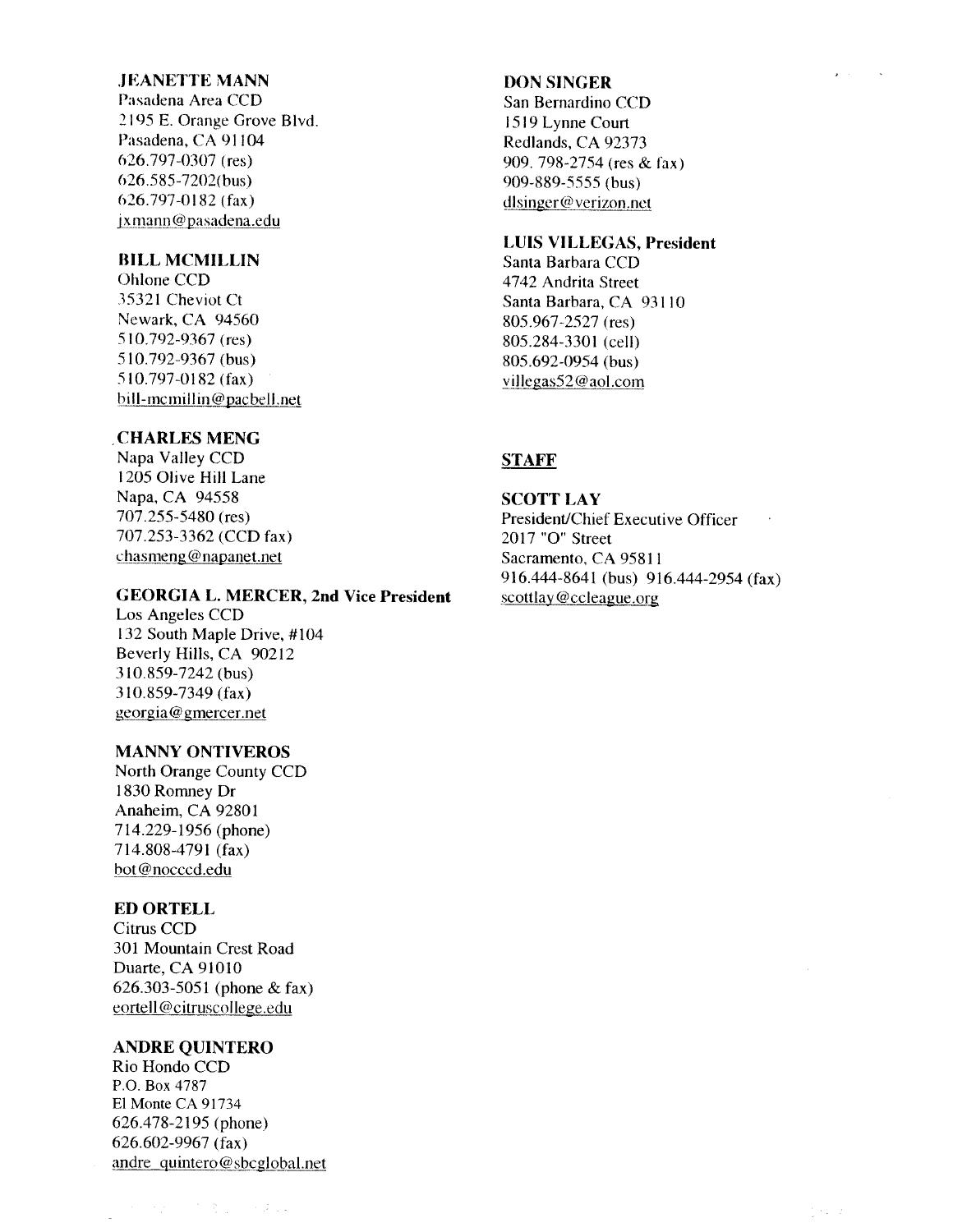#### **POINT OF PERSONAL PRIVILEGE**

President Gould asked for a point of personal privilege in recognizing Dr. Dennis Carnes for his years of service he has given IVC. He stated Dr. Carnes is an outstanding faculty member who would be missed by students and peers.

#### **INFORMATION REPORTS**

#### District Audit Presentation – Mike Mears of Wilkinson & Hadley

Mike Mears reviewed the District Audit report. He stated there were no findings for the report. He stated the schedule of audit findings on financial statements, including federal awards, and state awards have clean opinions from his company.

#### Bond Audit Presentation – Mike Mears of Wilkinson & Hadley

Mike Mears went over the District Bond report. He stated this audit is required yearly. He stated this fund is a governmental fund where the proceeds from the obligation funds are deposited into and used for construction facilities according to ballot measure.

He stated the information indicated that the proceeds of the bond were only used for the purposes set for in the ballot and not for any other purpose. He stated they test 85-90% of Bond expenditures that are spent from the bond and take a threshold and examine any invoice of \$500 or more to make sure that those expenses are justified. He stated the audit is a detailed review of expenditures.

#### Board Member Reports

Trustee Hart reported the following:

- Attended the SDICCCA meeting on January 12<sup>th</sup> and had a discussion about openings on the CCCT Board. He stated he is interested in being considered on that Board. He had spoken with people in the San Diego area. He stated it was proposed at SDICCCA that the group try to elect or promote one person from the SDICCCA colleges, and since there are two or three interested there would not be a recommendation from SDICCCA. He asked for the Board's support in his nomination.
- He stated the focus of the discussion will be on the state budget crisis at the Legislative Conference.

Associated Student Government Senate Update – Chantilee Mendenhall ASG President Mendenhall reported the following:

- ASG held an Inauguration Day Breakfast. She stated KYMA covered the event.
- ASG is planning for upcoming semester events.

Academic Senate Update – Dr. Bruce Seivertson Academic Senate Secretary Dr. Bruce Seivertson reported the following:

• Excited about the change with the smoking policy. He stated he is hearing positive comments about the change.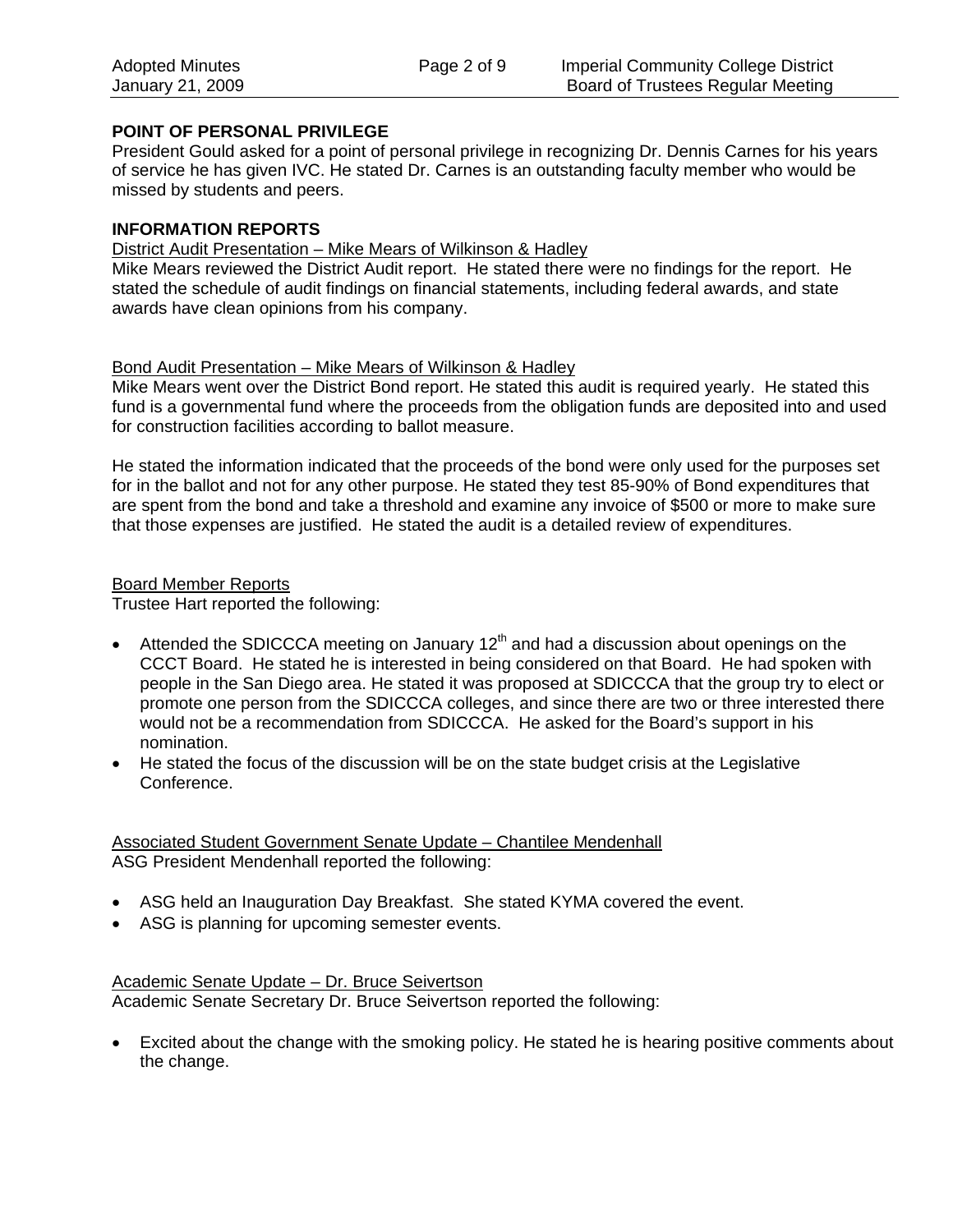College Council – John Abarca

College Council Chair Abarca was not present at the meeting.

#### Monthly Financial Report – John Lau

Vice President for Business Service Lau reported the following:

- Announced no movement on the State budget.
- Reported on the construction of the science building and stated that a Board tour could take place in about two months.
- Reported that the state budget is a concern and it is on his radar. He stated he would be checking into whether or not the District would prepare for another TRANS. He stated the District is okay with cash flow.
- Reported that the audit is for the District and stated that it also a report card on the Business Office. He commended the Business Services staff for their work.

Board President Carlos Acuña asked that commendations be extended to the Business Services staff.

#### President's Update – Dr. Ed Gould

President Gould presented a PowerPoint presentation and reported the following:

- Thanked the Business Office for their work and in their assistance with the audit.
- Announced that everyone should take time to reflect on the transformation to our country with President Barack Obama. He stated he gives credit to the American people for the transformation to our country.
- Attended the WASC Board Meeting on January  $8<sup>th</sup>$  and presented a couple of things: thanked them for making IVC a better institution and asked for clarification of expectations of IVC for the next review meeting in October 2009. He stated we would know the results of the progress visit in about a month.
- Enrollment is growing and reported that the District grew 4.22% in the fall semester and would be reimbursed, if the current rate holds, for about half of that. He stated that enrollment is up all over the state and for IVC, there is an 11% higher census than in the past year. He reported the spring semester numbers are up by 11% in Full Time Equivalent (FTE) students, yet 5% unduplicated headcount growth at this time.
- Budget stalemate continues and discussed where community colleges are with the state budget stating that COLA is the only proposed cut this year. He reported that categorical programs are intact. He stated there is a threat to the BOG grants which would affect students at a lower income. He stated that for the 2009-10 the Governor stated he recognized the surge in community college enrollment due to UC and CSU enrollment reductions. He discussed some of the governor's proposed budget for 2009-10.
- There was an administrative tour of the science building and stated the building is impressive. He stated the lobby would be able to host a couple hundred people for public events.
- The District is working with two solar companies to look at making the campus energy efficient. He stated the project would launch in March and stated there would be energy presentations at the Board Retreat. He stated the discussion will revolve around having solar panels on carports in the parking lots and other areas.
- Thanked Dean of Applied Sciences Gonzalo Huerta for the Renewable Energy Summit to be held on campus on Friday, February  $6<sup>th</sup>$ . He stated the sponsorship alone shows the work that has been done statewide.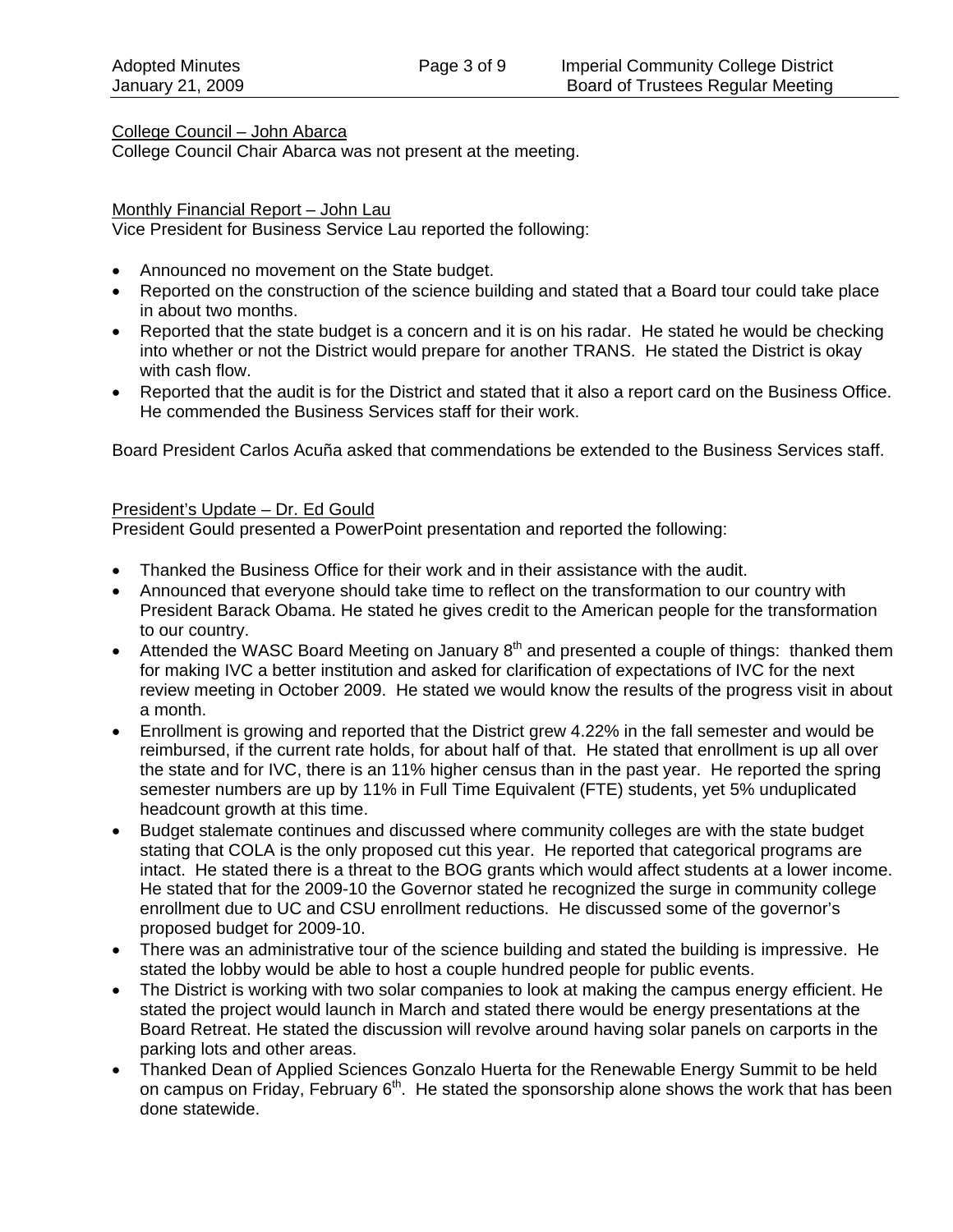- He reported that there would be discussion at the retreat regarding the art gallery which should be started in late spring and there would be discussion on the draft of the first 10 years of the District's next 50 years with a 2009-2020 Plan to include the career-tech building, technology, theatre, new administrative facilities, improvements, student services, and modernization of all remaining buildings.
- Noted that if the state does not pass a budget in the next two weeks, IOUs are likely and the District would be looking at another TRANS agreement.
- Over 75 faculty participated in the SLO workshop on January  $7<sup>th</sup>$ .
- Inauguration event sponsored by ASG drew a crowd and was covered by KYMA News. He stated there was lots of praise received from faculty for the event.
- Imperial Chamber of Commerce had 25 people for breakfast on January  $20<sup>th</sup>$  and heard from President Gould on the budget and future plans.
- Anti-smoking makes the front page of the newspaper and was covered by KYMA News.
- Trustees Hart, Cardenas, and Medina are to attend the CCLC Legislative Conference along with Superintendent/President and PR Director Gay on January 25<sup>th</sup>.
- Announced the CCLC 2009 Trustee Handbook is available online free of charge.
- 2009-2010 is IVC's 50th Anniversary. He stated the District was approved by the voters in October 1959. He stated Public Relations Officer Bill Gay would be working with a committee. He stated the 40<sup>th</sup> anniversary that was celebrated a few years ago was for the campus anniversary not the District.

#### **DISCUSSION**

#### **Annual Board Retreat Date – Dr. Ed Gould**

President Gould stated that the Board Retreat is scheduled for Saturday, February 7, 2009.

#### **CONSENT AGENDA – BUSINESS**

President Gould pulled Resolution Nos. 14283 Award of Bids and 14285 California Community College Trustees (CCCT) Board Nomination – 2009.

#### **Approval of Minutes dated December 17, 2008, Regular Board Meeting M/S/C Hart/Cardenas and the Board approved the minutes as presented.**

#### **M/S/C Hart/Cardenas Resolution No. 14277: Purchase Orders**

BE IT RESOLVED that upon the recommendation of the Superintendent/President the following Purchase Orders and Direct payments are hereby approved:

| December 2008          |                |
|------------------------|----------------|
| <b>Purchase Orders</b> | \$1,826,509.63 |
| <b>Direct Payments</b> | 14,600.14      |
|                        | \$1,841,109.77 |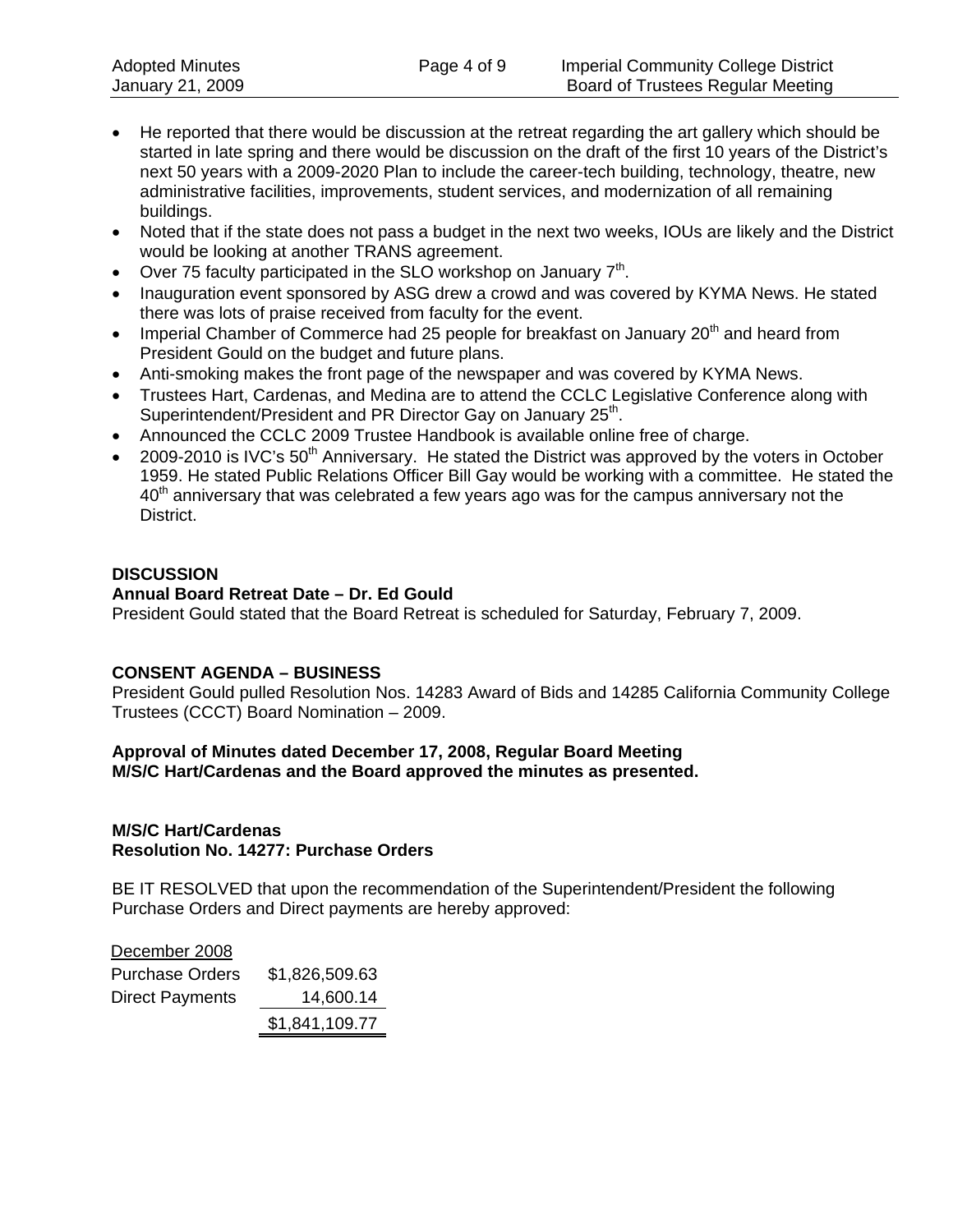#### **M/S/C Hart/Cardenas Resolution No. 14278: Payroll Warrant Orders**

BE IT RESOLVED that the Board approves the recommendation of the Superintendent/President to approve the issuance of the following Payroll Warrants for the month of December 2008.

| 2008-09<br><b>Payroll</b> |    | Fund 10<br>General | Fund 45<br>Child | Fund 80<br><b>Bond</b> | Warrant      |
|---------------------------|----|--------------------|------------------|------------------------|--------------|
| Warrant                   | #  | Fund               | Dev.             | <b>Fund</b>            | Total        |
| 12/10/08                  | 11 | 266.776.39         |                  |                        | 266,776.39   |
| 12/19/08                  | 12 | 2,581,192.78       | 40.724.25        | 10,390.44              | 2,632,307.47 |
|                           |    | 2.847.969.17       | 40.724.25        | 10.390.44              | 2,899,083.86 |

#### **M/S/C Hart/Cardenas Resolution No. 14279: Commercial Warrant Orders**

BE IT RESOLVED that the Board approves the recommendation of the Superintendent/President to approve the issuance of the following commercial warrant orders for the month of December 2008.

| 2008-09    |    | Fund 10    |                  | Fund 45  | Fund 50  | Fund 80      |              |
|------------|----|------------|------------------|----------|----------|--------------|--------------|
| Commercial |    | General    | <b>Financial</b> | Child    | Cert. of | <b>Bond</b>  | Warrant      |
| Warrant    | #  | Fund       | Aid              | Dev.     | Part.    | Fund         | Total        |
| 12/4/08    | 22 | 49.029.28  |                  | 25.84    |          | 16.546.40    | 65.601.52    |
| 12/11/08   | 23 | 515.909.23 | 2.705.780.60     | 1.529.80 | 194.45   | 1.447.526.66 | 4.670.940.74 |
| 12/18/08   | 24 | 217.619.32 |                  | 198.64   |          | 22.260.00    | 240,077.96   |
|            |    | 782.557.83 | 2.705.780.60     | 1.754.28 | 194.45   | 1.486.333.06 | 4.976.620.22 |

#### **M/S/C Hart/Cardenas Resolution No. 14280: District Audit**

BE IT RESOLVED that the Board accepts the audit report for the year ending June 30, 2008, as submitted by Wilkinson Hadley King & Co., LLP, Certified Public Accountants.

#### **M/S/C Hart/Cardenas Resolution No. 14281: General Obligation Bond Fund Audit**

BE IT RESOLVED that the Board accepts the audit report of the General Obligation Bond Fund for the year ended June 30, 2008 as presented by Wilkinson Hadley King & Co., LLP, Certified Public Accountants.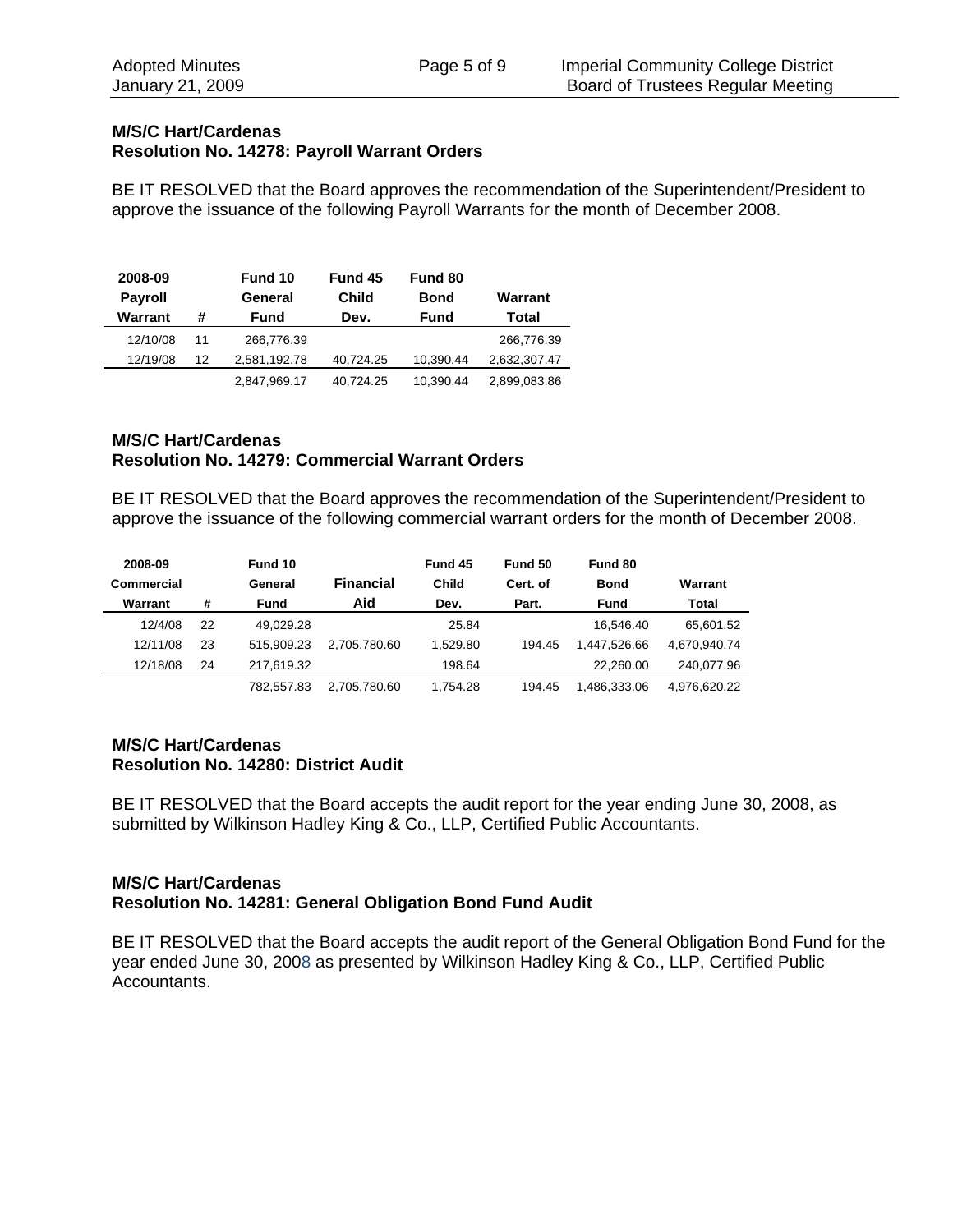#### **M/S/C Hart/Cardenas**

#### **Resolution No. 14282: Non Resident Tuition Fee**

WHEREAS, Education Code section 76140 requires each district's governing board to establish the non-resident tuition fee no later than February  $1<sup>st</sup>$  for the succeeding fiscal year on the basis of its current cost of education or based on the statewide average of the current cost of education.

NOW, THEREFORE, BE IT RESOLVED that based on the statewide average of the current cost of education, the Board of Trustees establishes a non-resident tuition fee of \$190.00 per unit for fiscal year 2009-10.

#### **M/S/C Cardenas/Wong Resolution No. 14283: Award of Bids Discussion**

President Gould stated there was a cancellation of a final clean-up bid and asked VP for Business Services Lau to give an explanation. VP Lau stated that there was one bid for the final clean-up and felt in the interest of the District that the bid was high and could go out to rebid and would hopefully receive more than one bid.

#### **Resolution**

WHEREAS, the District has advertised for bids and a bid opening was held on January 15, 2009 for the following projects:

Sewer Lift Station and Extension Primary Electrical Service

WHEREAS, in accordance with the provisions of California Business and Professions Code Section 7028.15 and Public Contract Code Section 3300, the District requires that the bidder possess applicable classification(s) of contractor's license(s) at the time the bid is submitted. Any bidder not so licensed at the time of the bid opening will be rejected as non-responsive; and

WHEREAS, there will be one base bid on each bid package and all work in the base bid must be completed within the time specified on the Notice to Proceed issued by the District. Failure to complete the work within the time specified will result in the imposition of liquidated damages for each day of delay, in the amount set forth in the bid documents.

WHEREAS, the District reserves the right to reject any or all bids or to waive any irregularities or informalities in any bids or in the bidding process.

NOW, THEREFORE, BE IT RESOLVED, that the following contracts be awarded, per the plans and specifications: Contract

|                                   |                             | <b>CUITTIQUE</b> |
|-----------------------------------|-----------------------------|------------------|
| Bid Package Title:                | Contract Awarded to:        | Amount:          |
| Sewer Lift Station and Extension  | <b>Pyramid Construction</b> | \$412,000.00     |
| <b>Primary Electrical Service</b> | Tom Watson Inc.             | \$269,483.00     |

BE IT FURTHER RESOLVED, that the Superintendent/President and/or the Vice President for Business Services be authorized to sign all notices, contracts, change-orders, and other necessary documents related to these contracts on behalf of the District.

Fiscal Impact: All contracts to be paid from Measure L Bond Funds.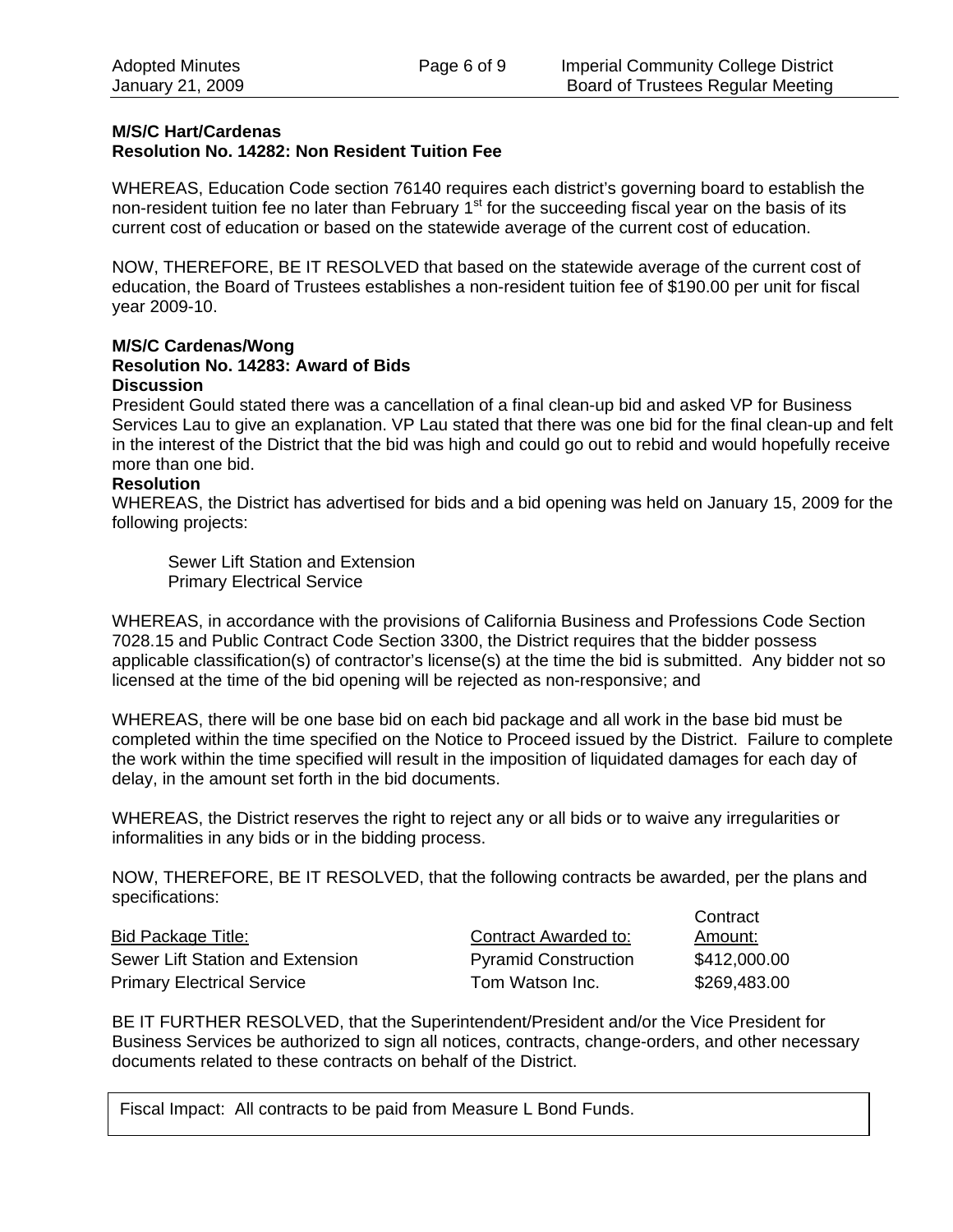#### **M/S/C Hart/Cardenas Resolution No. 14284: Citizens Oversight Committee for Measure L**

BE IT RESOLVED that upon the recommendation of the Superintendent/President, the Board reappoints the following member to the Citizens Oversight Committee for Measure L:

| Name:         | <b>Membership category:</b>                           | Term:                                    | Replacing:     |
|---------------|-------------------------------------------------------|------------------------------------------|----------------|
| John Anderson | Member at-large (County<br>Superintendent of Schools) | December 31, 2008 -<br>December 31, 2010 | Re-appointment |

#### **M/S/C Cardenas/Wong Resolution No. 14285: California Community College Trustees (CCCT) Board Nomination – 2009**

#### **Discussion**

President Gould stated that Trustee Hart has asked to be considered for nomination. Trustee Cardenas made a motion to nominate Jerry Hart to be a candidate. Trustee Wong seconded the motion.

#### **Resolution**

BE IT RESOLVED that the Governing Board of the Imperial Community College District nominates Jerry Hart to be a candidate for the CCCT Board.

BE IT FURTHER RESOLVED that this nominee is a member of the Imperial Community College District Governing Board, which is a member in good standing of the Community College League of California. The nominee has been contacted and has given permission to be placed into nomination.

#### **CONSENT AGENDA – EDUCATIONAL SERVICES**

#### **M/S/C Cardenas/Wong Resolution No. 14286: Child Development Services Agreement for Instructional Materials**

BE IT RESOLVED that the Governing Board of Imperial Community College District authorizes entering into local agreement number CIMS-8126, project number 13-6315-00-8, for the fiscal year 2008-2009, with the California State Department of Education, and that Dr. Ed Gould, Superintendent/President and Kathy Berry, Vice President for Academic Services are authorized to sign the transaction for the Governing Board.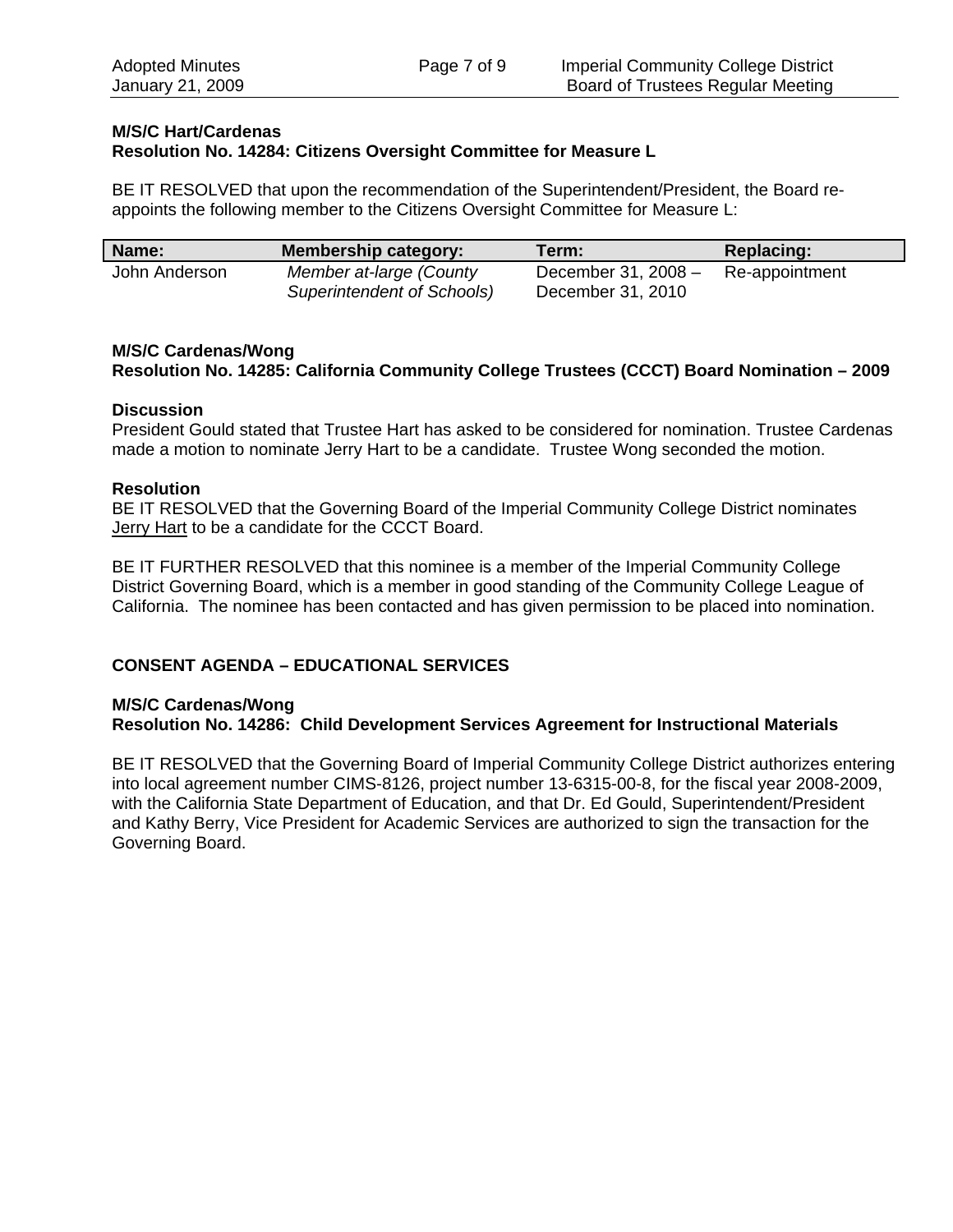#### **CLOSED SESSION**

**M/S/C Cardenas/Wong to go into CLOSED SESSION at 6:50 p.m.** 

- 1. CONFERENCE WITH LEGAL COUNSEL ANTICIPATED LITIGATION Significant exposure to litigation pursuant to subdivision (b) of Section 54956.9: (One potential case)
- 2. PUBLIC EMPLOYEE(S) DISCIPLINE/DISMISSAL/RELEASE

#### **OPEN SESSION M/S/C Ramirez/Wong to go into OPEN SESSION at 7:06 p.m.**

- 1. Information given no action taken.
- 2. Information given no action taken.

#### **CONSENT AGENDA – HUMAN RESOURCES M/S/C Hart/Galindo Resolution No. 14287: Faculty Retirement**

BE IT RESOLVED that the Board accepts, with sincere regret, the retirement of Dr. Dennis Carnes, Professor of Science, effective June 13, 2009.

BE IT RESOLVED that sincere appreciation be expressed for his 14 years of devoted service to Imperial Valley College.

#### **M/S/C Hart/Galindo Resolution No. 14288: Faculty Retirement**

BE IT RESOLVED that the Board accepts, with sincere regret, the retirement of Dr. Fred H. Fischer, Professor of English, effective June 13, 2009.

BE IT RESOLVED that sincere appreciation be expressed for his 27 years of devoted service to Imperial Valley College.

#### **M/S/C Hart/Galindo Resolution No. 14289: Classified Service Employment**

BE IT RESOLVED that the Board approved the recommendation of the Superintendent/President to employ the following personnel.

| <u>Name</u><br>Balint, | Position        | Department  | <b>Funding</b>  | Range | Effective  |
|------------------------|-----------------|-------------|-----------------|-------|------------|
| Jonathan               | Custodian – P/T | Maintenance | <b>District</b> | 8-1   | 01/12/2009 |